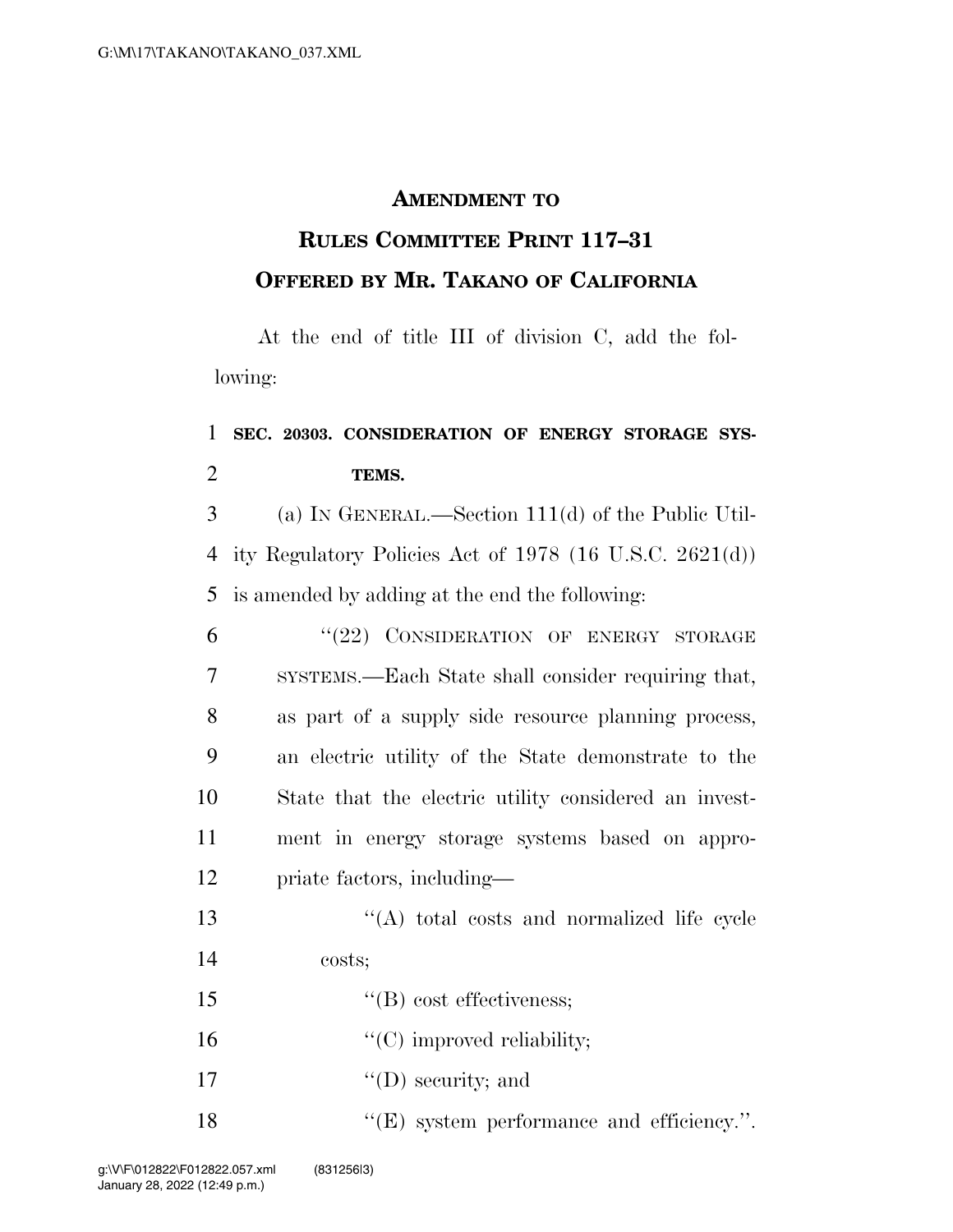(b) TIME LIMITATIONS.—Section 112(b) of the Pub- lic Utility Regulatory Policies Act of 1978 (16 U.S.C. 2622(b)) is amended by adding at the end the following:  $\frac{1}{2}(9)(A)$  Not later than 1 year after the date of enactment of this paragraph, each State regulatory authority (with respect to each electric utility for which the State regulatory authority has ratemaking authority) and each nonregulated electric utility shall commence the consideration referred to in sec- tion 111, or set a hearing date for consideration, with respect to the standard established by para-12 graph  $(22)$  of section 111(d).

 ''(B) Not later than 2 years after the date of enactment of this paragraph, each State regulatory authority (with respect to each electric utility for which the State regulatory authority has ratemaking authority), and each nonregulated electric utility, shall complete the consideration, and shall make the determination, referred to in section 111 with re- spect to the standard established by paragraph (22) of section 111(d).''.

 (c) FAILURE TO COMPLY.—Section 112(c) of the Public Utility Regulatory Policies Act of 1978 (16 U.S.C. 24  $2622(e)$  is amended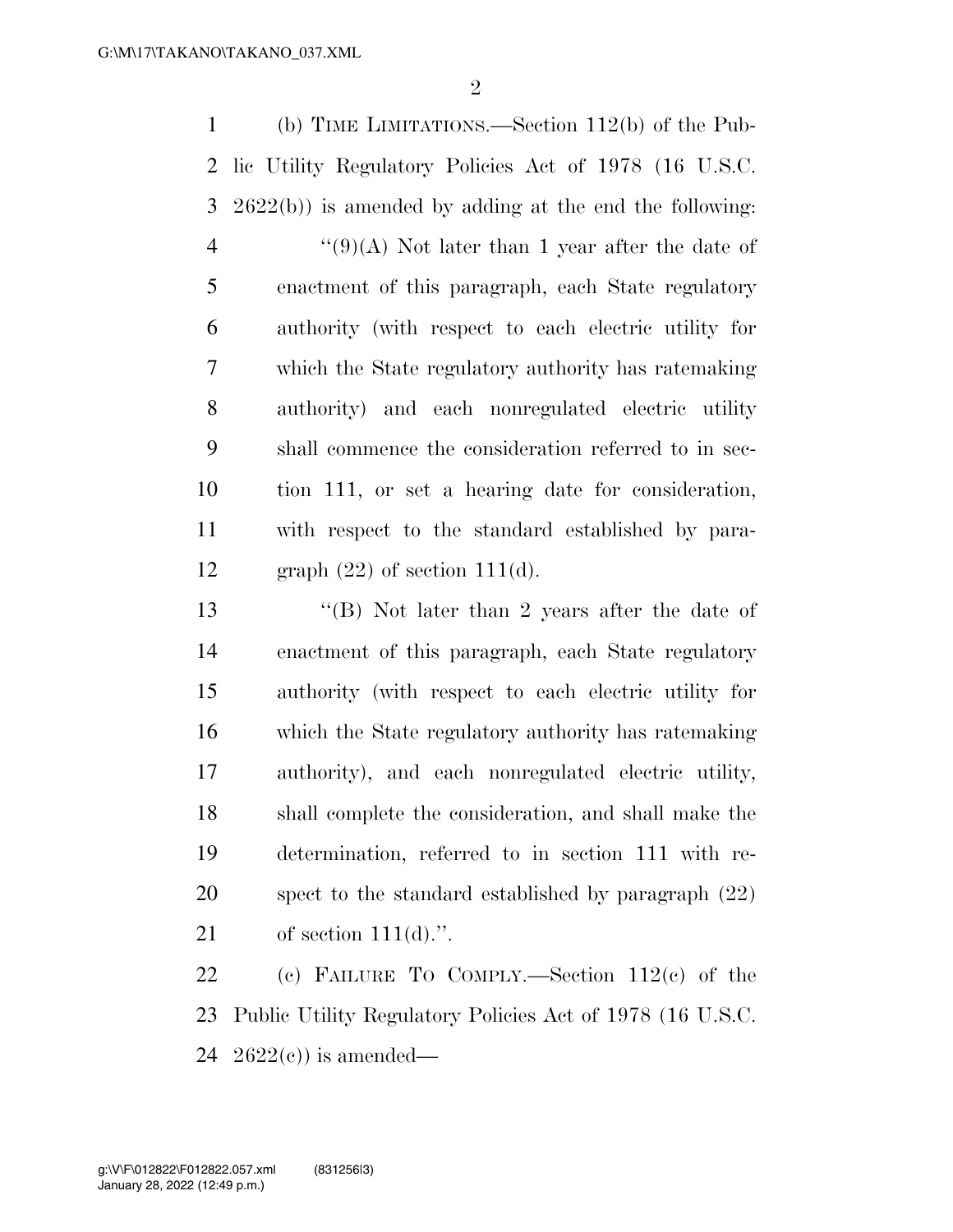1 (1) by striking "subsection  $(b)(2)$ " and insert-ing ''subsection (b)''; and

 (2) by adding at the end the following: ''In the case of the standard established by paragraph (22) of section 111(d), the reference contained in this subsection to the date of enactment of this Act shall be deemed to be a reference to the date of enact-ment of that paragraph.''.

 (d) PRIOR STATE ACTIONS.—Section 112 of the Pub- lic Utility Regulatory Policies Act of 1978 (16 U.S.C. 2622) is amended by adding at the end the following:

 ''(i) PRIOR STATE ACTIONS.—Subsections (b) and (c) of this section shall not apply to the standard estab- lished by paragraph (22) of section 111(d) in the case of any electric utility in a State if, before the enactment of this subsection—

17 ''(1) the State has implemented for such utility 18 the standard concerned (or a comparable standard);  $\frac{1}{2}$  the State regulatory authority for such State or relevant nonregulated electric utility has conducted a proceeding to consider implementation of the standard concerned (or a comparable stand-ard) for such utility; or